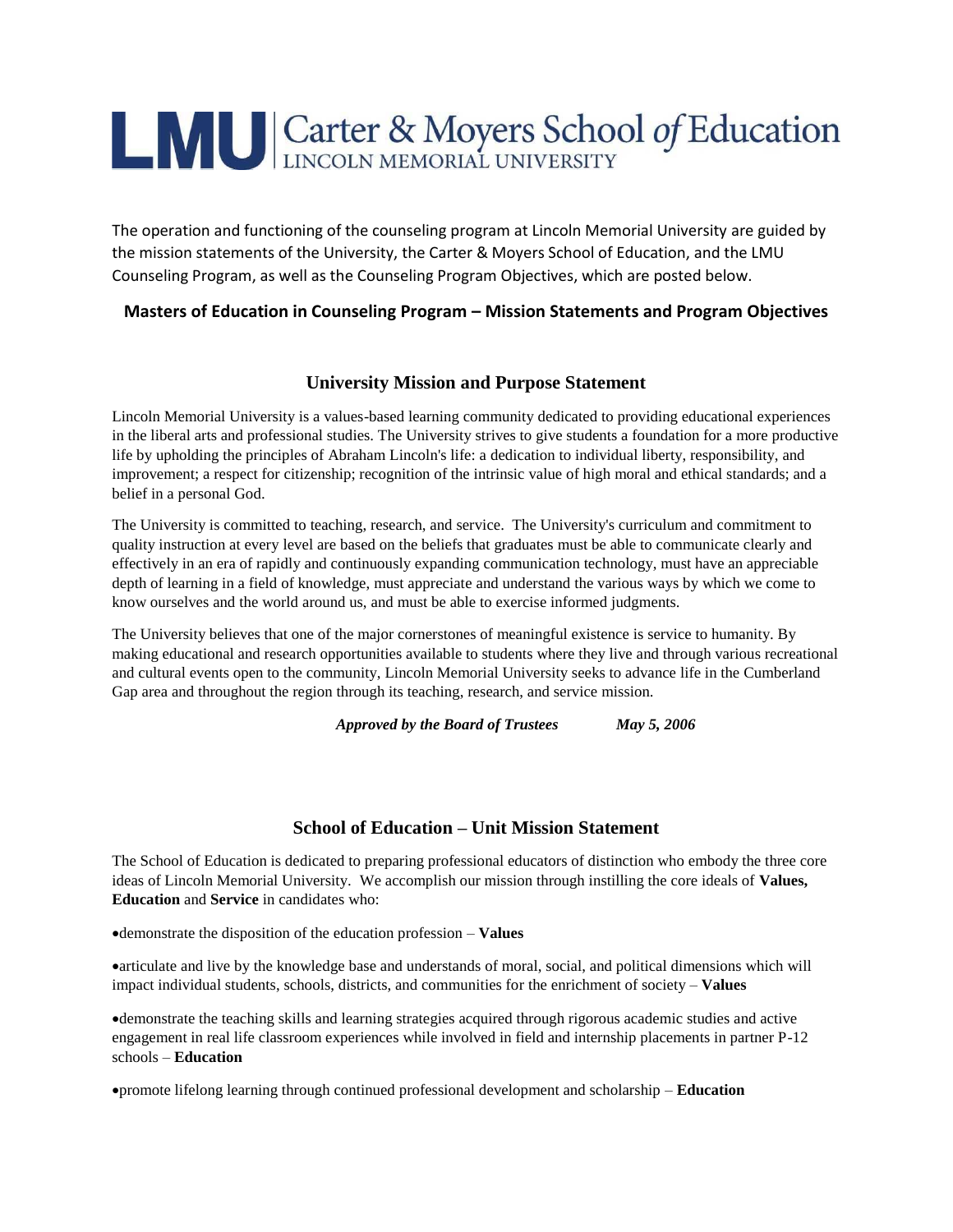assist in meeting the educational needs of an ever-increasing global society, especially the underserved – **Service**

articulate an understanding that all students can learn as well as demonstrate the disposition to serve and teach diverse student populations – **Service**

#### **Counseling Program Mission Statement**

The Counseling Program has as its primary mission the preparation of culturally and ethically competent counselors to serve the historically underserved peoples of the Appalachian region, and increasingly interlinked global community beyond. Program graduates will be able to utilize psychological principles, developmental understandings, and counseling techniques in a strengths based, solution-focused paradigm to assist students and clients with the best opportunity to achieve healthy functioning in the areas of educational, personal, social and vocational development.

Program offerings, service learning activities and field experiences are designed to encourage personal, professional, and social growth. Graduates of the Counseling Programs are prepared to provide counseling and consultation services in school, mental health, or community agency settings and are eligible to stand for licensure or certification in their respective area of specialty.

# **Counseling Program Objectives**

The Counseling Program Objectives below reflect the current professional thinking and state and national requirements certification, licensure and accreditation requirements.

As a result of successfully completing the graduate program in counseling, students can expect to have gained didactic knowledge and supervised experience in skills, functions, beliefs and characteristics of effective counseling. The following broad goals have been developed to assist students in gaining an overview of expected accomplishments:

- 1. *Professional Orientation and Ethical Practice* Demonstrate an understanding of the counseling profession, develop an identity as a counselor and demonstrate a willingness to provide counseling services within the ethical guidelines of the counseling profession.
- 2. *Social and Cultural Diversity* Develop an awareness of, and an appreciation for, social and cultural influences on human behavior and to recognize the impact of individual differences on the counseling process.
- 3. *Human Growth and Development* Develop an understanding of developmental aspects of human growth and appreciation for the nature of human developmental behavior.
- 4. *Career Development* Develop an understanding of career development and related life factors and the effects on an individual's mental health and lifestyle.